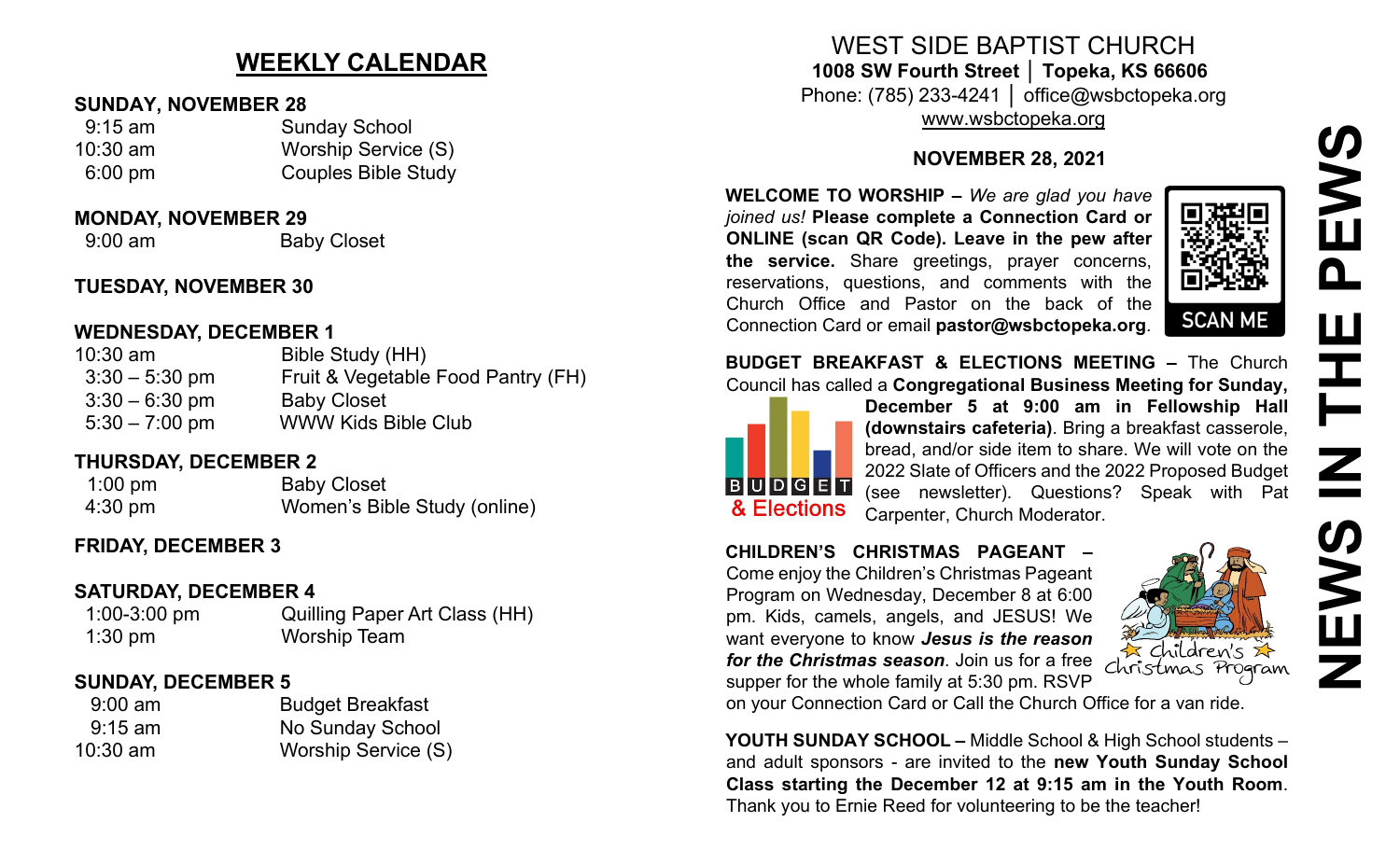**BABY CLOSET CARE PACKAGES -** The volunteers in the Baby Closet are busy putting out the winter clothing for the children and packing away summer clothes. It is time to prepare for the **personal care Christmas bag** given out to Baby Closet families in December. We are asking for donations from our



church to help fill these bags. These bags are filled with personal care items such as **shampoo, toothbrushes and toothpaste, lotion, body wash, razors, Band-Aids, and miscellaneous items.** There will be a Christmas box in the sanctuary during November for donations. Thanks to all for your support of the Baby Closet.

**BIBLE STUDIES & SMALL GROUPS** – Join a Bible Study or Small Group by **Scanning the QR code** or visit the church website at **www.wsbctopeka.org**. Classes are free and taught by gifted leaders and teachers for adults, beginners, and women.





**CHRISTMAS INVITATIONS** – Invite your family or friends to our Christmas Eve Candlelight Communion Service on December 24 at 7:00 pm simply by sharing their contact information with the Church Office – on a Connection Card, email or scan the Christmas Invite QR Code. The Church will send a postcard invitation to Christmas Eve, along with an email. We will use the information only for this purpose. Questions? See Pastor.

CHRISTMAS INVITE

**HOLIDAY BOXES FOR MEADOWS FAMILIES -** Our Church is being asked to provide tuna, pasta sauce, and spaghetti to place in the Holiday Boxes being provided for 50 needy Meadows Elementary students and their families for Christmas. I have been able to order plenty of tuna and pasta sauce from Harvesters but unable to order spaghetti. I would like to ask you all for donations of boxes/bags of spaghetti. The school asked for 50 bags/boxes, but I would like to raise 100 to match the amount of tuna and sauce I was able to order.



Please bring your donations to worship service or drop them off at the church office. Deadline for giving is December 8. Thank you, Jack Janway, Outreach

**NEWSLETTER** – Read "The Harold" December 2021 Newsletter in print or online at [https://wsbctopeka.org/newsletter.](https://wsbctopeka.org/newsletter) There is alot of useful information in THE WITNESS. Print copies available for free. The Witness newsletter is published monthly on the last Sunday of the month.

**NURSERY CARE –** We thank God for every parent and child! Free nursery care with trained staff is available downstairs, as well as a child changing station. Follow the signs or ask an Usher to guide you to the Nursery.



Nursery

**QUILLING PAPER ART CRAFT CLASS -** Learn the art of paper Quilling, or expand your skills, at a friendly **sixweek workshop beginning Saturday, November 13, 2021, from 1:00 pm to 3:00 pm at West Side Baptist Church**, 1008 SW. 4th St., Topeka, Kansas 66606. Deborah Edwards, a skilled quilling instructor, will teach basic skills for the holiday season for beginners and



advanced students. Class size is limited, so register online or contact the Church Office at (785)233-4241 to register and for more details. Cost \$10.00 for basic materials and supplies. Sign up online at [https://www.signupgenius.com/go/5080e49afa82eaaf94](https://www.signupgenius.com/go/5080e49afa82eaaf94-quilling)-quilling

**WARM CLOTHES FOR KIDS -** The Tree is almost tipping over with all the love knitted and given by our Church family! Thank you for donating warm clothes for kids at Meadows Elementary school. We have at least 75 coats, gloves, hats, scarves, socks, undergarments, and other winter items. Deadline to donate: Wed., Dec. 8, 2021. Donate online at https://west-sidebaptist-church.square.site, Venmo, or mail your donation to West Side Baptist Church, 1008 SW 4th St., Topeka, Kansas 66606.

**WWW KIDS' BIBLE CLUB ON WED.,** Bring Your Kids to **WWW Kids' Bible Club** at 5:30 pm on Dec. 1 for a free supper. Classes for children and youth start at 6:00 pm to 7:00pm. Activities include a free supper, creative Bible stories, fun games, easy-to-learn songs, and the Bible Buck store. Call if you need a ride – (785) 233-4241.